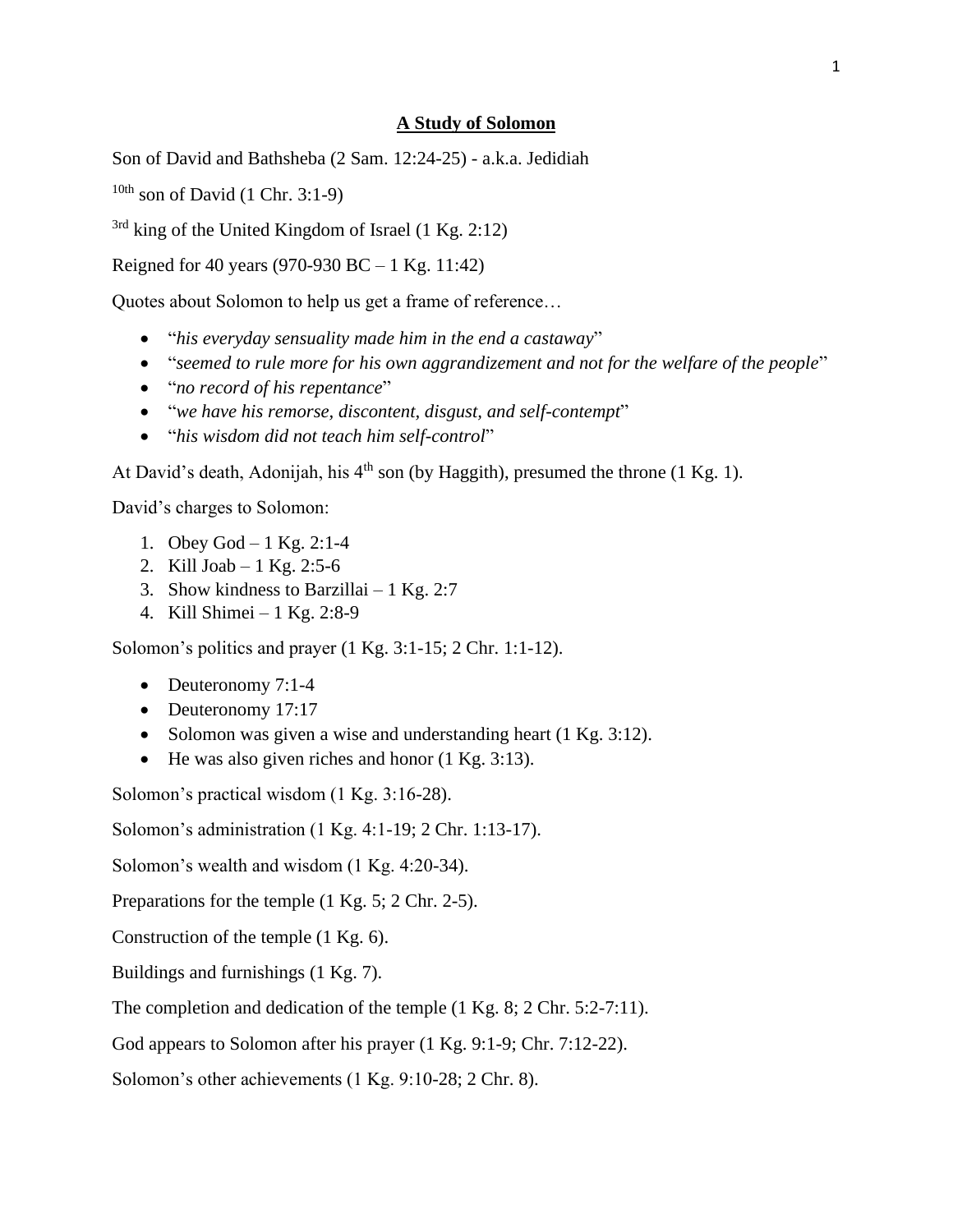A visit from the Queen of Sheba (1 Kg. 10:1-13; 2 Chr. 9:1-12). Solomon's wealth (1 Kg. 10:14-29; 2 Chr. 9:13-28). Solomon's departure (1 Kg. 11:1-13). Solomon's adversaries (1 Kg. 11:14-25). Jeroboam's revolt (1 Kg. 11:26-40). Solomon's death (1 Kg. 11:41-43; 2 Chr. 9:29-31).

#### **A Study of Ecclesiastes**

This book seems to be an account of Solomon's pursuit of meaning in life through nihilism.

Nihilism – "the rejection of all religious and moral principles, in the belief that life is meaningless."

9:9 seems to be a defining thought found throughout the book.

*Vanity* is used 36 times and *vain* is used twice (6:12; 9:9).

#### **Chapter 1**

1:1-8 – Everything is the same, from one generation to the next.

1:9-11 – Nothing new under the sun.

1:12-18 - "I set my heart" - 1 Kg. 3:12 and Ecc. 7:25

#### **Chapter 2**

- 2:1-3 Solomon's search for meaning in pleasure, entertainment, and alcohol.
- 2:4-8 His search for meaning in work and ownership.
- 2:9-11 "I did whatever I wanted."
- 2:12-16 One thing happens to the fool and the wise.
- 2:17-23 All of his efforts led to despair.

2:24-26 – Solomon's cynicism.

#### **Chapter 3**

3:1-8 – A time for everything under the sun. 14 observations that have a negative side and positive. Seems to be a discussion of the counter balances of life.

3:9-15 – What is, is what has been and God is on control.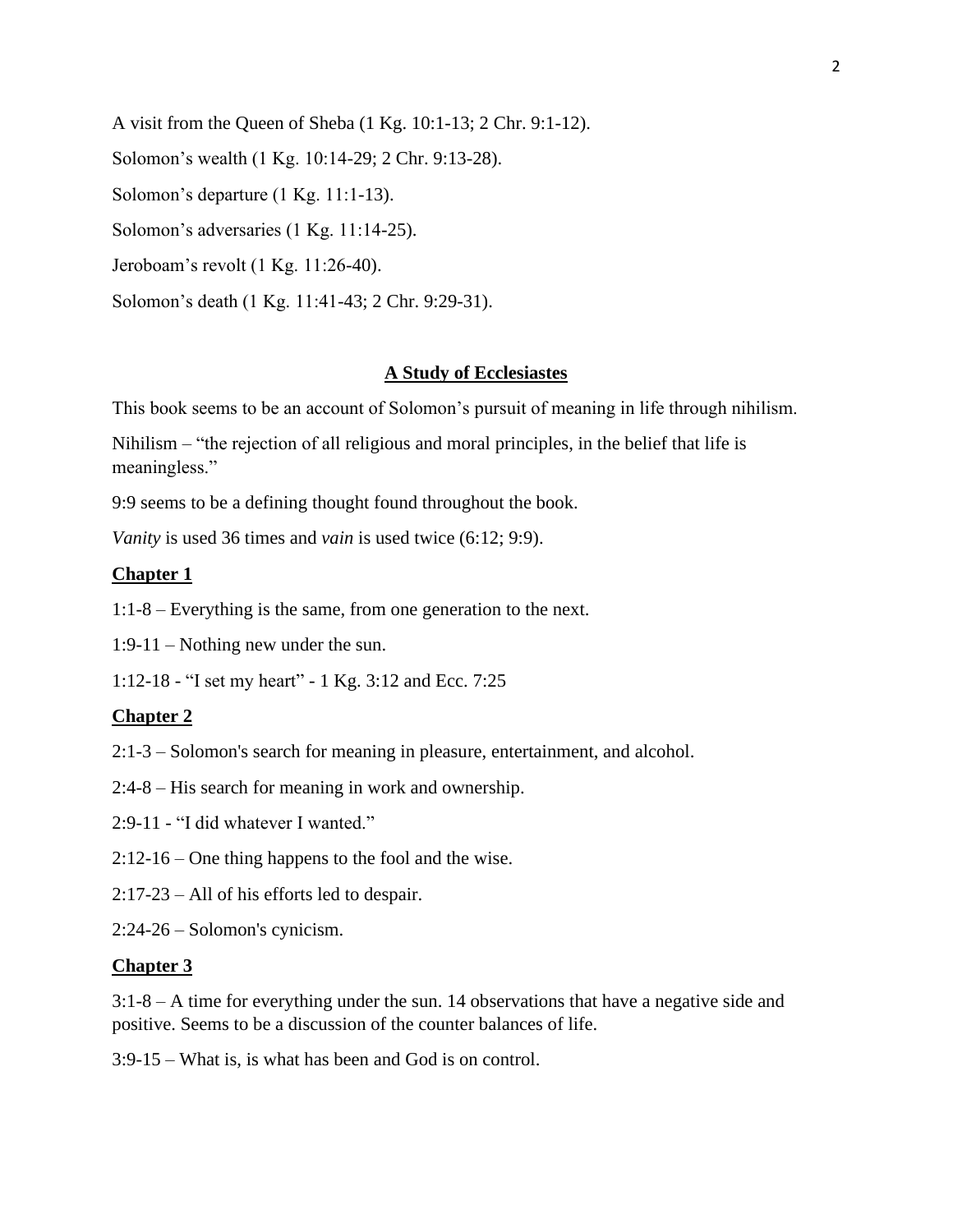3:16-17 – In the matter of human affairs, it is often the case that there is corruption and wickedness in the realm of justice. God will rectify that one day!

3:18-22 – What happens to animals happens to men. We all die.

Some lessons…

- 1. Human life is full of change and wise preparation is necessary.
- 2. There is a Divine order that pervades life and it is proper and wise to accept it with meekness.
- 3. Living well can be difficult because of the uncertainties of life.
- 4. Humanity has not changed with the passing of time.

# **Chapter 4**

4:1-3 – Oppression under the sun.

- It's not just that there is power, but it seems to be the case that the more power is accumulated by a government, the more oppressive it becomes. No government gets smaller and more honest the longer it exists.
- We are all familiar with Nazi Germany, Hitler, and the "*Final Solution*" for the less desirable population. What about Stalin and Mao? "*From each according to his ability, to each according to his need*." Marxism and Communism – and their consequences - were on full display in the  $20<sup>th</sup>$  century.
- 1 Kings 12 and Rehoboam.

4:4-8 – Envy and loneliness.

- Apart from God, life can be simply a race to the top through either selfishness or envy.
- The *fool* is the envious man (v. 5). Solomon wrote a lot about a man who *folded his hands*. Proverbs 6:6-11.
- On verse  $6$  Proverbs 15:16-17.
- A vain thing Solomon observed was a man, all alone, who spent his life in effort, is never satisfied, and has no one to pass it on to.

4:9-12 – Two are better than one.

- The value of companionship should not be underestimated.
- Genesis  $2:18-20$ .

4:13-16 – A better condition.

- It is always better to be humble and wise than to be arrogant and unteachable.
- No matter how much you do, you will die, and the next generation will come along and forget about you (v. 15-16).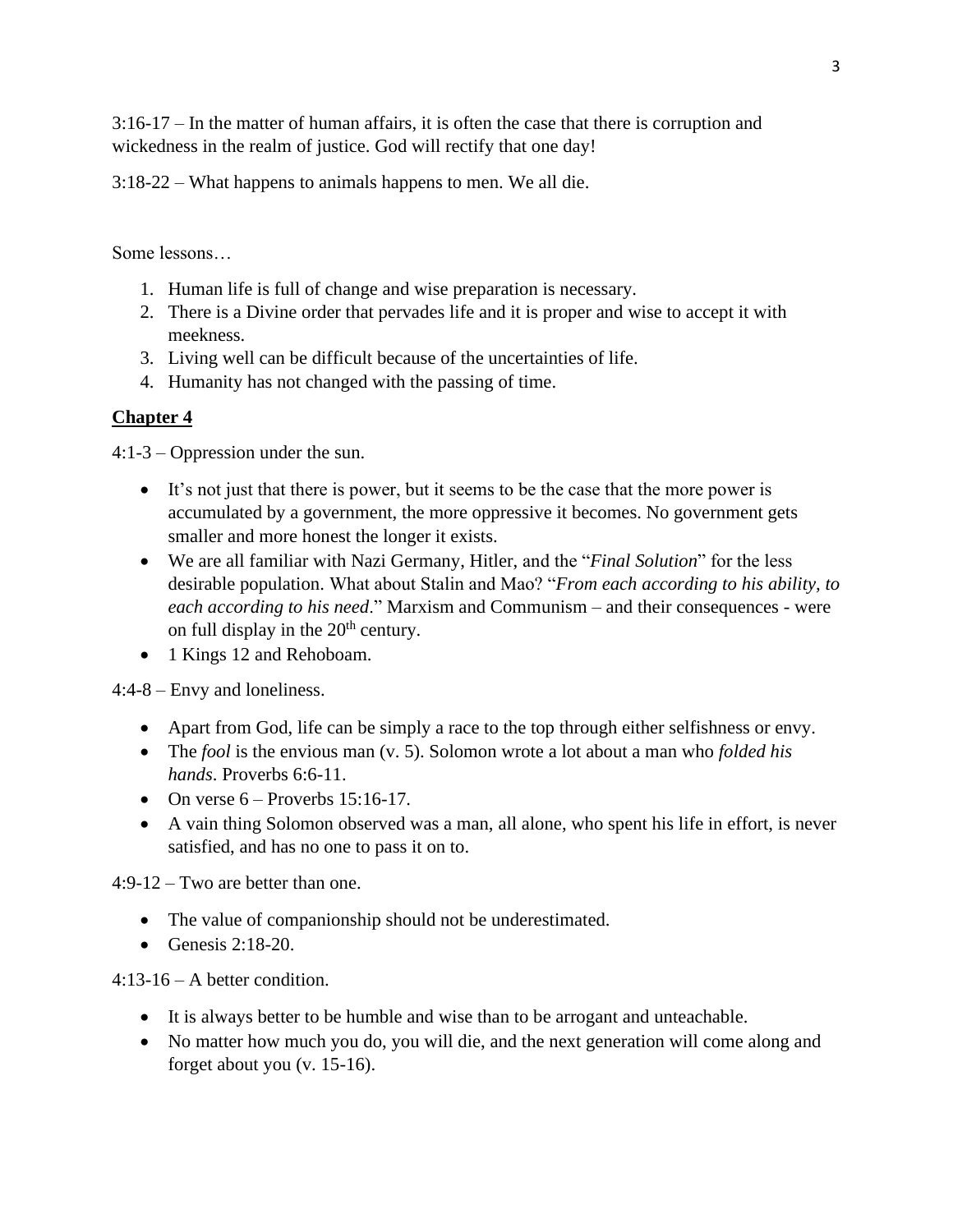## **Chapter 5**

 $5:1-7$  – The lips of a fool.

- Watch your step when you come into the house of God! Contextually, that would be a reference to the temple that Solomon built. The book of Proverbs is replete with warnings to the fool and his mouth – 10:19; 12:23; 13:16; 15:2; 29:20.
- Principle applies in the church, too  $-1$  Timothy 3:15.
- Verses  $4-5$  Matthew 5:33-37.

5:8-9 – The reality of oppression in the world.

- "*Watches over*" and "*over*" is the idea of using one's power for personal gain.
- 1 Samuel 8:10-18 and 1 Kings 5:13-18.

5:10-17 – The vanity of the pursuit of wealth.

- Verse 10 is the definition of covetousness. Luke 12:15.
- More product/produce, more to take care of  $(v, 11)$ . Or, the higher your cost of living, the more you'll have to work.
- This section covers the overall concept of the insatiability of the coverous person.

5:18-20 – The benefits of work.

- Work is commended throughout the Bible.
- Colossians 3:22-25; Ephesians 6:5-8.

### **Chapter 6**

This chapter is a discussion of the apparent vanity of a successful, wealthy man who will eventually die.

Define "*wanteth (lacks – NKJ) nothing*" in view of the biblical teaching on wealth accumulation and the uncertainty of life (1 Tim. 6:6-10, 17-19; Jas. 5:1-3).

This is a very dark and pessimistic chapter!

### **Chapter 7**

7:1-10 – Things that are better.

- *Better* is used 8 times in this section.
- Good character is a better fragrance in the world than the most expensive perfume (v. 1a).
- From the larger context of Ecclesiastes, death is better than birth because you are now through with the evil, suffering, and oppression in the world (v. 1b).
- The house of mourning is better because it can/should cause the living to reflect on the direction of their life (v. 2). It seems verses 3-4 continue the thought of self-reflection in times of sorrow as opposed to looking at life as if it were one big party.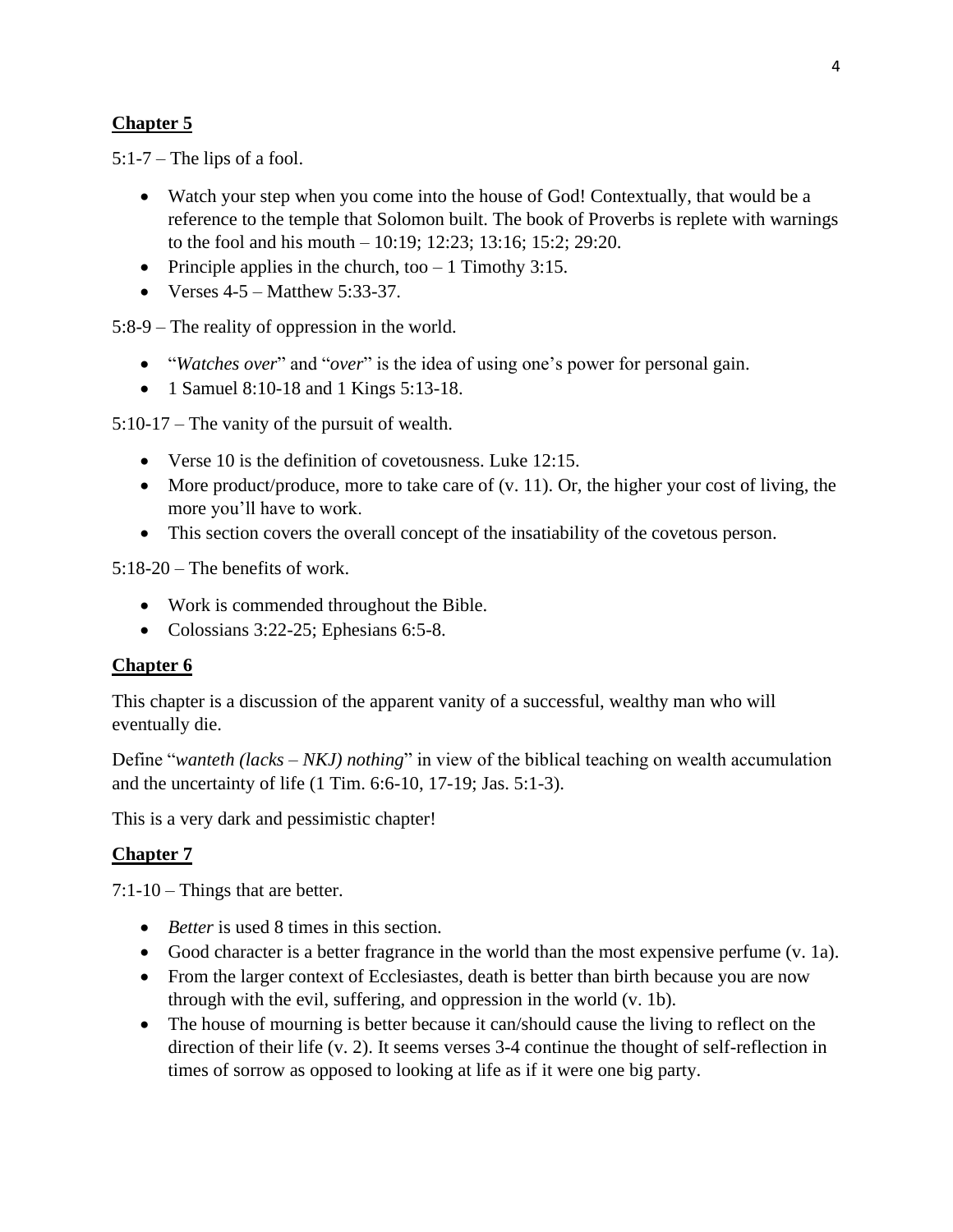- Wisdom is better than foolishness (v. 5-7). Wisdom exceeds entertainment and the quickly-gone source.
- Verses  $8-10$  The bad (or good) of things are best judged at the end (Pro. 14:29).

7:11-12, 19 – The benefit of gaining knowledge and wisdom (Pro. 8:10-11).

7:13-14 – Life is full of good and bad. Man cannot change God's arrangement of things.

7:15-18 – General observations from Solomon's life. It seems to be a general warning against extremes in life (Pro. 25:16).

7:20 – A general truth about the presence of sin (1 Kg. 8:46).

7:21-22 – Don't get caught up in the talk (gossip) of others. You've probably done the same thing!

7:23-26 – Solomon's experience in the constant pursuit of knowledge apart from God.

7:27-29 – This text reveals Solomon's cynicism (*believing that people are motivated by selfinterest; distrustful of human sincerity or integrity*). Verse 29 shows that man seeks out his own path, generally speaking.

## **Chapter 8**

8:1 – Wisdom gives insight and changes one's outlook on life.

8:2-9 – Wisdom will keep the king's commands and not forsake his duty to him. Wisdom teaches us how to walk in this life, even before the most unjust rulers. The child of God is to behave as a child of God, regardless of what governing authorities may do.

8:10-15 – Death is the lot of us all (v. 10) but, at times, there is injustice in life. Wickedness not immediately dealt with encourages further wickedness. There will be consequences eventually (v. 12-13). Injustice in the world is a reality and the child of God need not be naïve about its existence.

8:16-17 – You can dedicate your entire life to knowing everything that God is doing and you will still fall short. Romans 11:33-35.

### **Chapter 9**

9:1-6 – The race we're all in. God is in control and we are not Him! The madness of v. 3 is man's continual experimentation with all the things he thinks will satisfy him. It all ends in death. Then what?

9:7-10 – Keep working and fulfill your domestic responsibilities. The Bible teaches a work ethic – Ephesians 6:5-8.

9:11-12 – On time and chance. It is impossible to determine the success and duration of one's life. James 4:13-17.

9:13-18 – True wisdom is better than physical strength and wealth. 1 Timothy 6:17-19.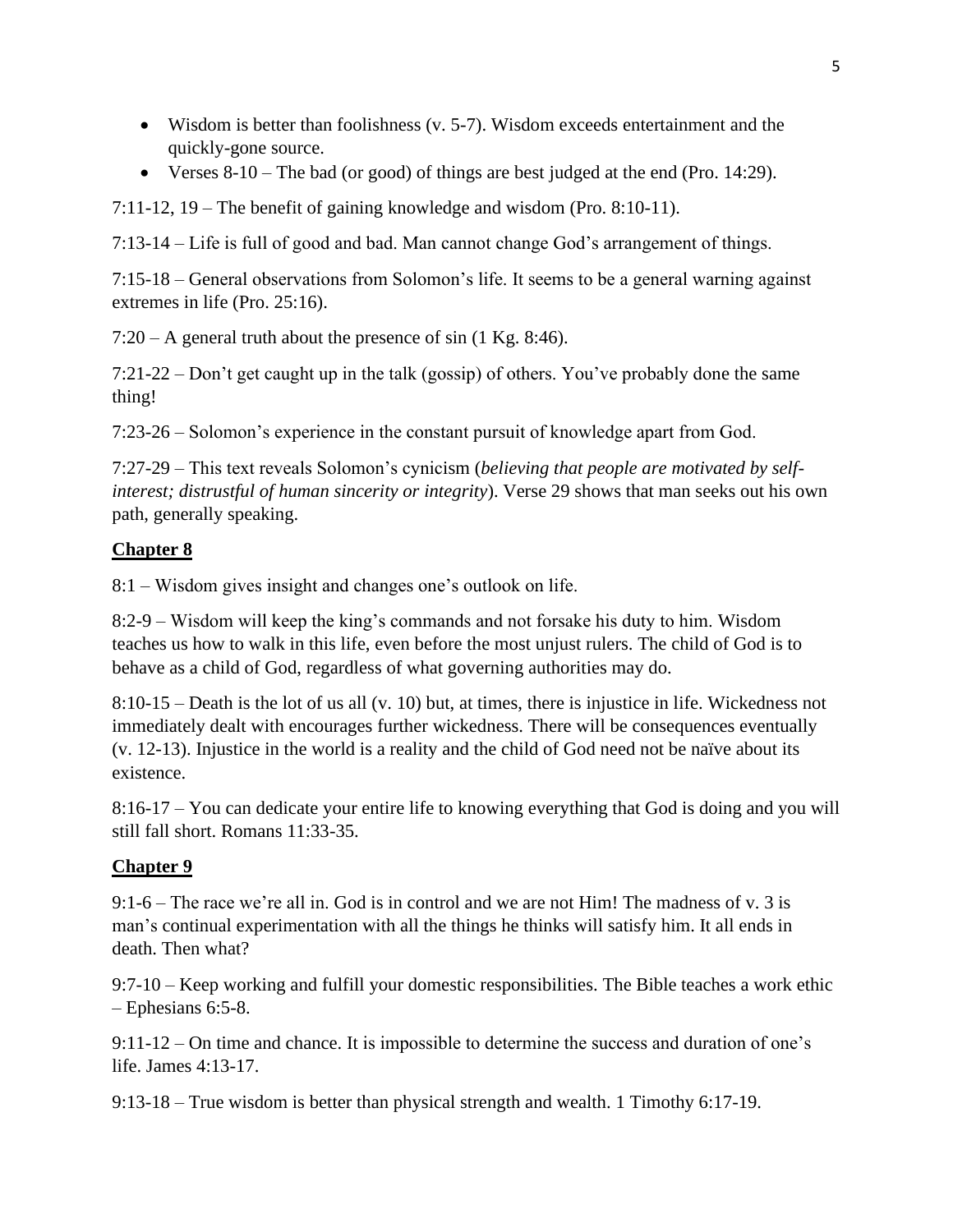### **Chapter 10**

This chapter continues the thought of the benefit of wisdom in life from 9:13-18.

10:1-3 – A little folly in the life of a good person can destroy a reputation, just like an expensive container of perfume could be ruined by a dead insect. The right and left are used in other Scriptures to indicate good versus evil (Matt. 25:33). The fool makes himself evident as he travels through life.

10:4-7 – Wisdom in dealing with a ruler. If he is angry with you, don't lose control of yourself. One person said this means, "*Don't run when accused, they might think you're guilty*." This section seems to be inspired commentary on rulers and how they should exercise great caution about who they elevate to positions of power.

10:8-11 – Proceed carefully in life when doing things that can be risky. Perhaps a spiritual application of verse 11 – Psalm 58:3-4.

10:12-15 – Wisdom vs Foolishness. One version of verse 12 reads, "*The words of the wise are heart-winning, and those of the fool are self-destructive*."

10:16-17 – Foolish vs Wise rulers.

10:18 – In context, the building probably represents the state.

10:19 – The drinking and feasting are the result of the money. Be careful how you use it!

10:20 – Be careful what you say in confidence to others.

### **Chapter 11**

11:1-2 – About generosity. Solomon has noted the danger of the wealthy hoarding his stuff for himself. 5:13-15. The NT teaches the same principle – 1 Timothy 6:17-19.

11:3 – The continued cycles of life on earth, 1:3-8.

11:4 – Man cannot fail to act in life because of uncertainty.

11:5-6 – Man cannot explain everything he sees on earth, but he must continue to work even though he cannot tell what will come.

11:7-8 – Old age is coming!

11:9-10 – How the young should conduct themselves in view of the fact that holding on to youth is like grasping for the wind!

#### **Chapter 12**

The thought is continued from 11:9.

The warning is that old age and death are coming and no one is exempt.